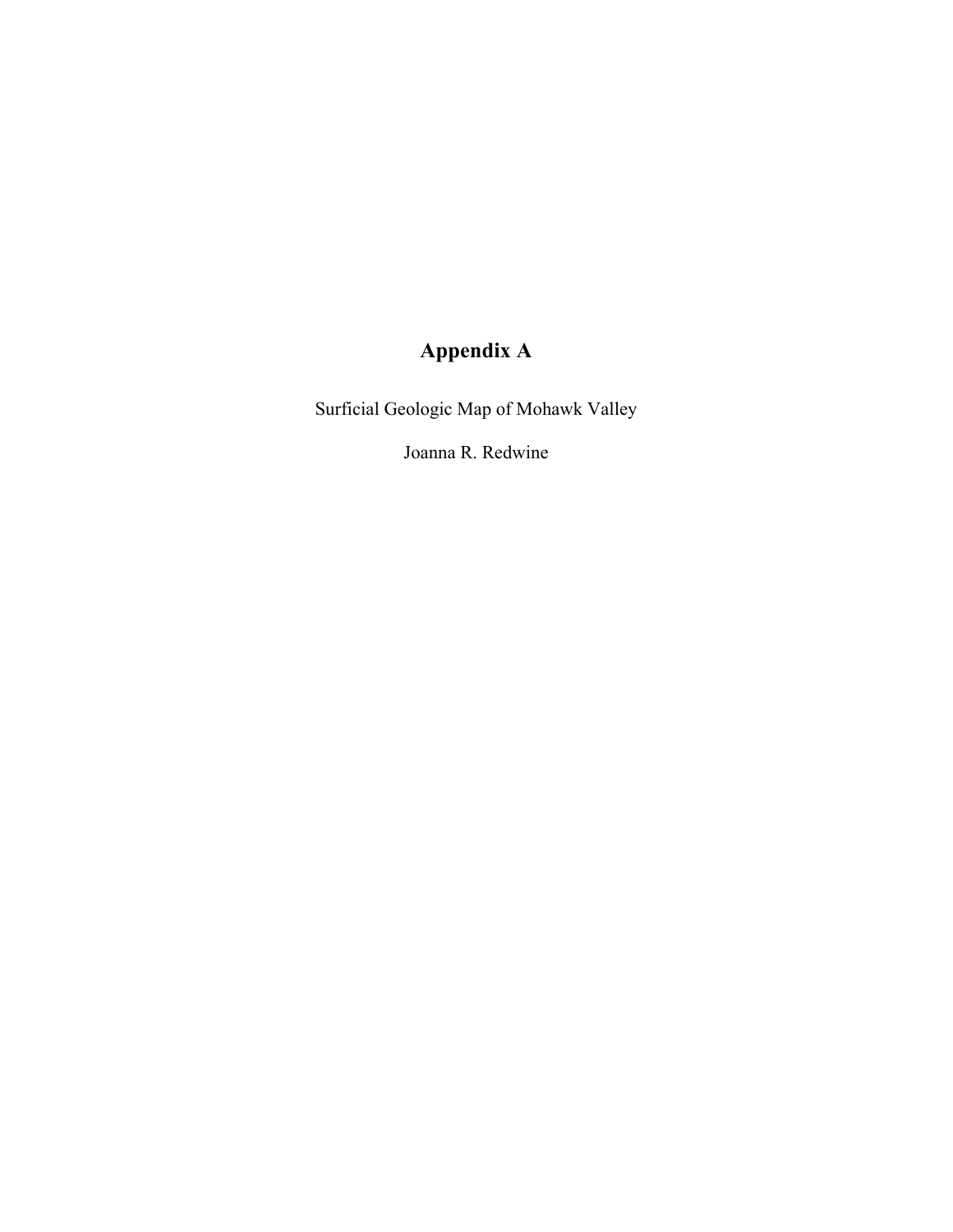## **Draft Surficial Geologic Map of Mohawk Valley** J. Redwine

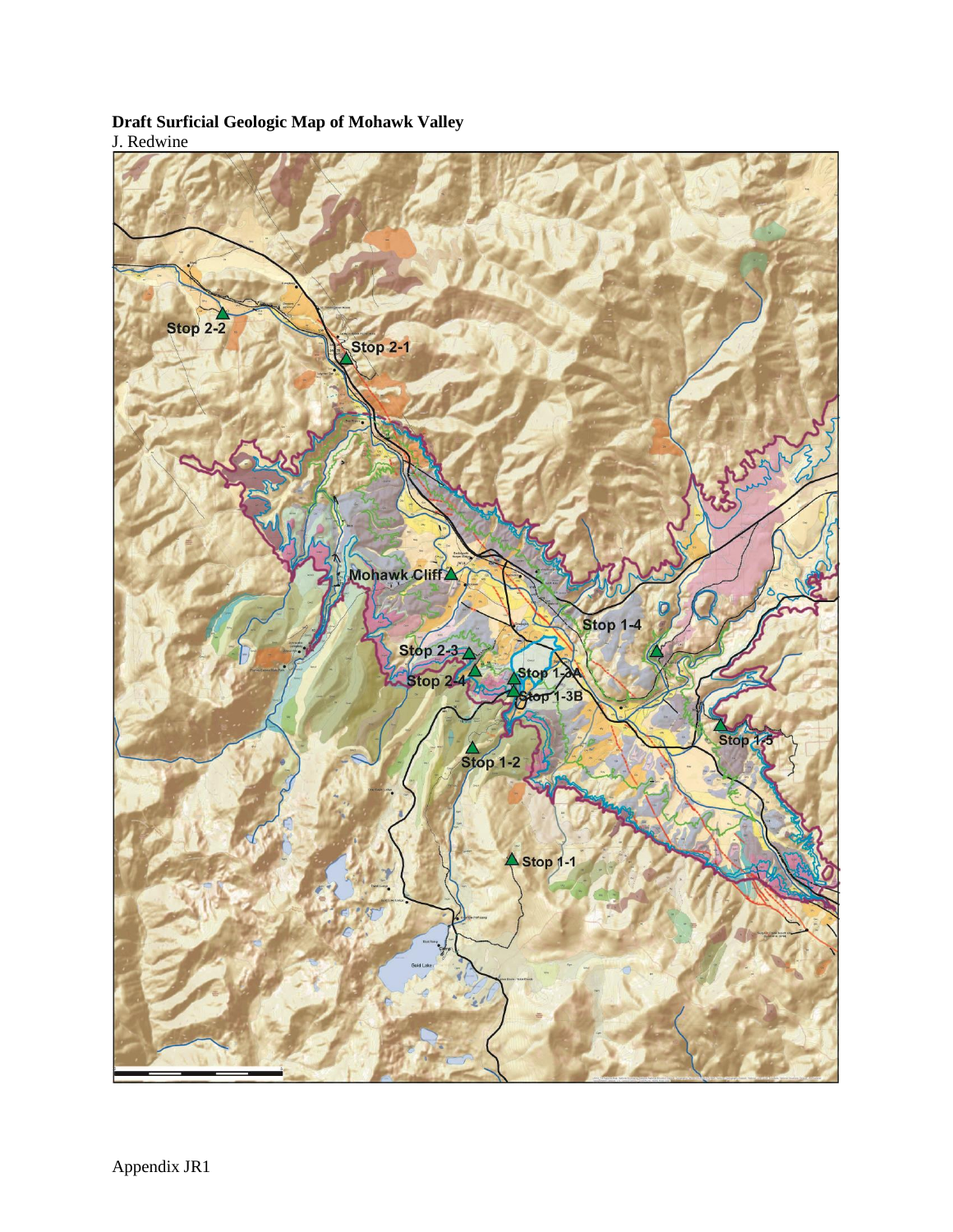#### **DESCRIPTION OF MAP UNITS**

#### **Short Unit List**

*Alluvial Deposits*

**Qay** alluvium, young  $(≥ 4 \text{ ka and} < ∞ 30 \text{ ka})$ 

#### *Fluvial deposits*

- **aa** active alluvium (modern to latest Holocene)
- **Qfp** modern flood prone area (modern to latest Holocene)
- **Qfty** fluvial terrace, young (Holocene  $\leq 4$  to 7 ka)

#### *Alluvial Fan Deposits*

**Qfvy** alluvial fan, very young ( $\leq 1000$  yrs).

- **Ofy** alluvial fan, young  $\ll \sim 30$ ka, probably Holocene,  $\sim 4$  to 7 ka and younger)
- **Qfi** alluvial fan, intermediate  $(\sim 30 \text{ ka to } \sim 200 \text{ ka})$
- **Qfo** alluvial fan, old  $(>> 200 \text{ ka} (> 740 \text{ ka} ?))$ .

## *Glacial Deposits*

#### **Outwash**

**Qowy2** outwash, youngest ( $\leq$  ~30 ka)

- **Qowy1** outwash, young  $(\geq 30 \text{ ka and } \leq \geq 200 \text{ ka})$
- **Qowy** outwash, young undifferentiated  $\langle \langle \sim 200 \text{ ka} \rangle \rangle$
- **Qowi2** outwash, intermediate (younger) ( $\leq$  ~200 ka)
- **Qowi1** outwash, intermediate (older) (~ 610-480 ka)
- **Qowi** outwash, intermediate undifferentiated ( $\leq 610-480$  ka)
- **Qowo** outwash, old (> 610-480 ka)
- **Qowvo** outwash, very old (> 610-480 ka)
- **Qow** outwash, undifferentiated by age

## **Moraines/Till**

|                      | $Qmy2/Qty2$ moraine/till, youngest (< ~30 ka)                                 |
|----------------------|-------------------------------------------------------------------------------|
|                      | <b>Qmy1/Qty1</b> moraine/till, young $(> 30 \text{ ka to } < 200 \text{ ka})$ |
| Qmy/Qty              | moraine/till, young, undifferentiated $\ll$ ~200 ka)                          |
| Omi2/Oti2            | moraine/till, intermediate-younger ( $\leq$ ~200 ka?)                         |
| Omi1/Oti1            | moraine/till, intermediate-older ( $>$ ~200 ka and $\leq$ 610-480 ka)         |
| Omi/Oti              | moraine/till, intermediate, undifferentiated $(\leq 610-480 \text{ ka})$      |
| <b>Omo/Oto</b>       | moraine/till, old. ( $\geq 610-480$ ka)                                       |
| $\sim$ $\sim$ $\sim$ |                                                                               |

**Qm/Qt** moraine/till, undifferentiated by age

## *Lacustrine Deposits*

**Qlp** lacustrine, pro-glacial (~200 ka to 610-480 ka or older)

- **Old** lacustrine-deltaic  $( > -30 \text{ ka to } 740 \text{ ka or older})$
- **Qfd** fluvial-deltaic ( $>$  ~30 ka to 740 ka or older)
- **Qfd/BR** fluvial-deltaic (  $>$  ~30 ka to 740 ka or older) / bedrock undifferentiated
- **Qdp2** delta plain, younger ( $>$  ~30 ka and  $\le$  ~200 ka)
- **Qdp1** delta plain, older (about ~200 ka or older)
- **Qdr2** delta rim features, younger  $(<$  ~30 ka)
- **Odr1** delta rim features, older  $(> 30 \text{ ka and } < 200 \text{ ka})$
- **Qp** bediment ( $\leq$  ~200 ka)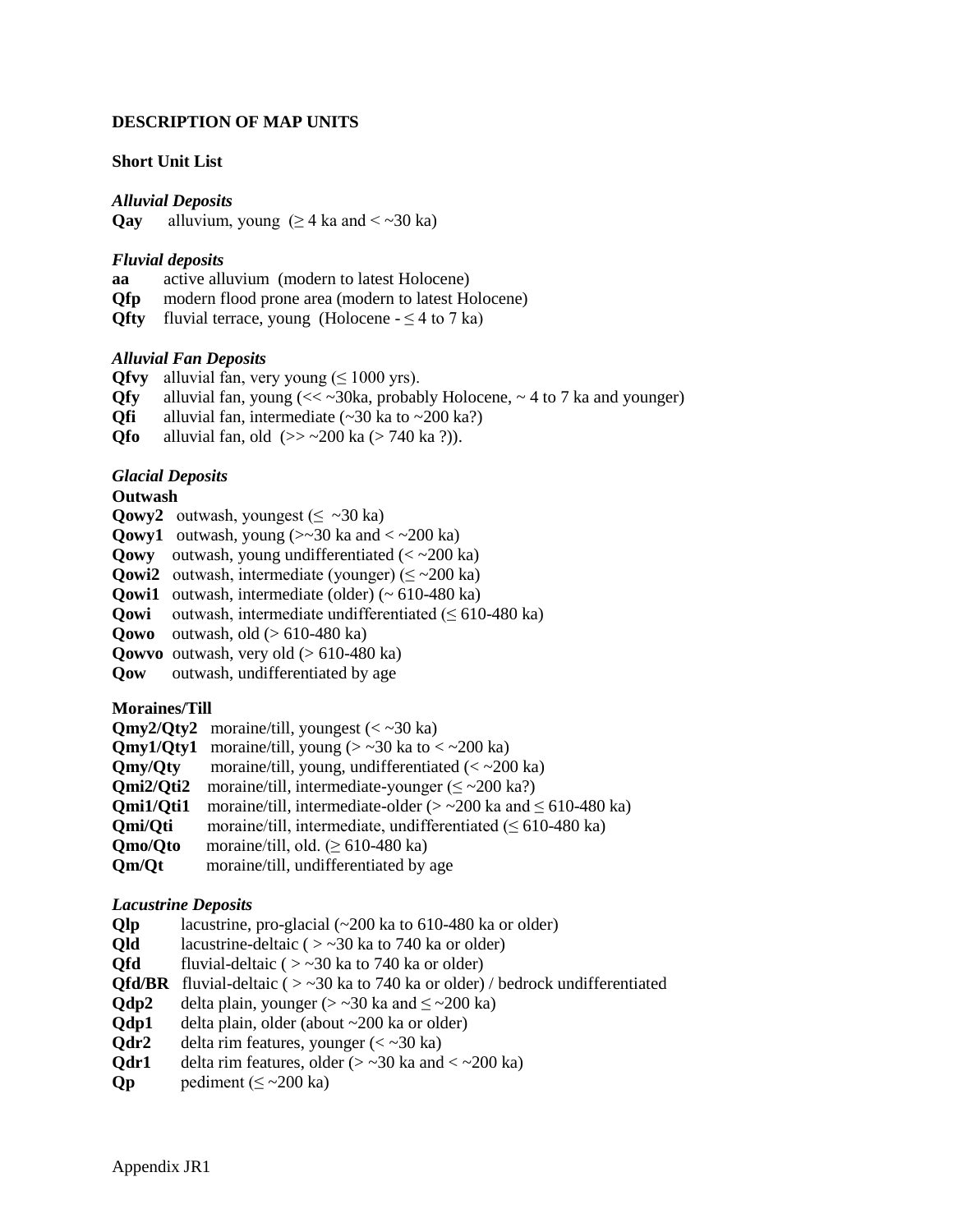## *Landslide Deposits*

- **Qls** landslide, undifferentiated by age
- **Qlsa** landslide, active
- **Qlsy** landslide, young (historic?)
- **Qlsvo** landslide, very old. (> 740 ka?)
- **Qfl/ls** fluvially re-worked landslides (undifferentiated by age)

## **BEDROCK**

- **Tc** conglomerate (Tertiary)<br>**Tlb** Lovejoy basalt (Tertiary)
- Lovejoy basalt (Tertiary)
- **BR** Bedrock undifferentiated (older than Quaternary)